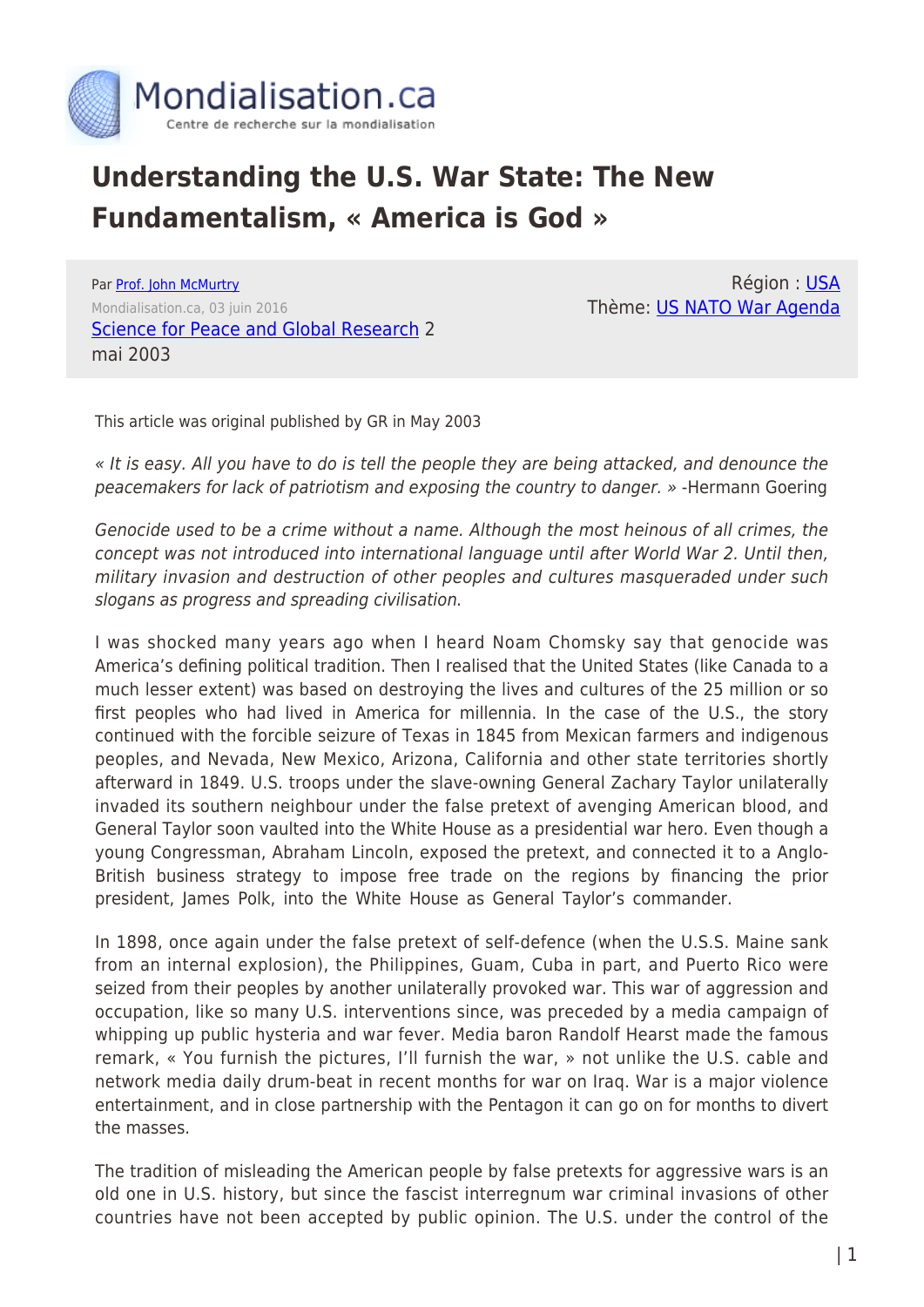corporate war party now seeks to reverse this trend. By dint of the permitted 9-11 plane attacks on the World Trade Centre, an open presidential blank-cheque has been granted by Congress for attacking third-world countries so as to occupy their countries and control their resources. The now known blueprint of Dick Cheney, Donald Rumsfeld, Paul Wolfowitz and others written in September of 2001 as the Project for the New American Century is clear on the plan to shape the international security order in line with American principles and interests. Armed domination of the Gulf region transcends the issue of the regime of Saddam Hussein.

Oil looms large in this plan to rule the world for American interests. According to a report sponsored by oil corporations from the Washington Centre for Strategic and International Studies, oil is no longer a commodity to be bought and sold within the confines of the traditional supply and demand balances, but a determinant of national security and international power.

The U.S. state military invasions of Afghanistan and Iraq in under two years are expressions of this new supra-market policy. Before we pass over the pattern of facts at work as merely realpolitik, we should note that this armed-state project resembles fascism: not only in war criminal attacks on other countries in violation of international law, but in repudiating market relations to seize others valuable goods by armed force.

## Facing Facts

As demagogic glorification of genocidal invasion once again escapes naming by a flood of falsehoods and projections onto the latest U.S. Enemy, we need to remind ourselves of facts that no mass medium once discussed [the period] from October of 2002 to March of 2003. As we lay bare the ruling deceptions here, we should keep in mind the unifying principle which is not seen. U.S. state justifications always project onto the designated Enemy what the U.S. security state is doing itself. If it loudly condemns another weaker states weapons of mass destruction, chemical and biological weapons, violation of international laws, or attempts to impose its will on the world by terror, then we can deduce that this is exactly what the U.S. is planning more of, but is diverting attention from by accusing others. Test this underlying principle with every international accusation the U.S. makes next, and you will find that it is invariable confirmed.

The tactic works wonderfully with a lapdog press and political class who are excited into a kind of collective delirium by choral denunciations of the foreign demon who is the designated Enemy of the Day. (I will explain why in my analysis ahead of the ruling groupmind.) So exactly does the U.S. security state project its own violent policies onto others that one can tell what vicious policy it is about to escalate next by by the intensity with which the Other is accused of the crime. This is how we can best understand the endless accusation of the Soviet Union of a plot to rule the worldbefore 1991, and how we can best make sense of the official U.S. fixation on global terrorism today. Both predications disclose the inner logic of the U.S. war states own pattern of behaviour. I sometimes wonder whether this is a deliberate strategic tactic of diversion, or a structure of paranoid delusion built into the mind-set of U.S. culture.

Let us in this light examine the principal claims and concealments of the Bush |r. administration in its pursuit of Iraq:

The Bush administration has tirelessly claimed to be upholding international law in its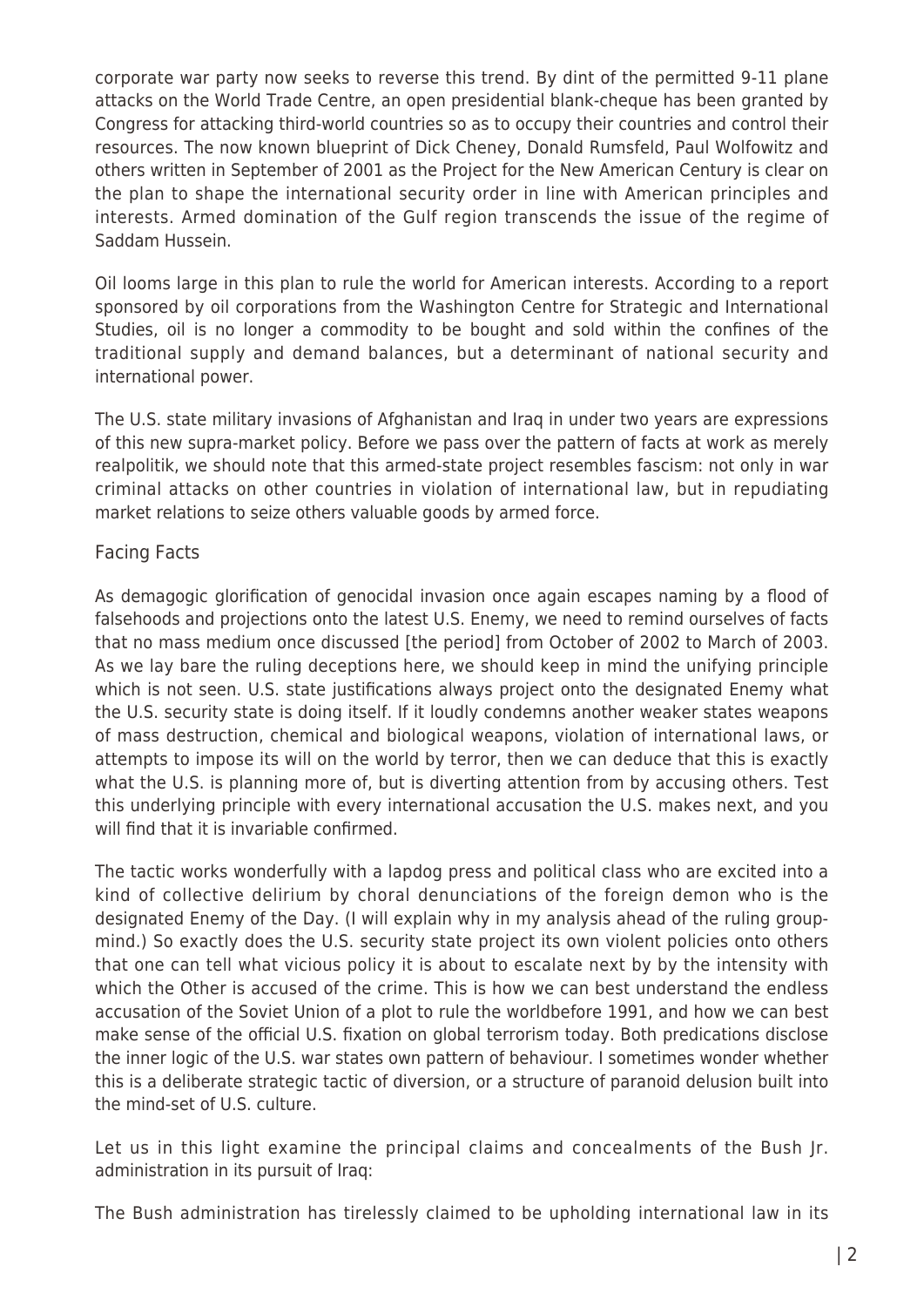pressuring of the Security Council into action regarding Iraq's violation of U.N. resolutions and international law. In fact, since its entry into office the Bush Jr. administration has sabotaged laws, covenants and monitoring protocols to protect individuals and peoples against nuclear weapons, biological weapons, chemical weapons, landmines, small arms, international ballistic missiles, torture, racism, discrimination against women, arbitrary seizure and imprisonment, mistreatment of prisoners, crimes against humanity and war crimes, military weather distortions, biodiversity loss, and international climate destabilisation. Its latest overriding of international law and due process has been the forcible usurpation of the Security Council inspections of Iraq. No rogue state in modern history has remotely matched this continuous and systematic violation of international law and procedures to implement international law.

The Bush administration's preparation and threat of military invasion against a country thousands of miles from its borders is unequivocally a war crime under international law, including Principles 1, 2 and 6(a)1of the Nuremberg Charter and Article 54 of the Geneva Convention. The fact that this war crime of preparing for and planning an invasion of Iraq by U.S.-led armed forces whatever the UN decides has never been openly discussed promoted the very aggression which the U.N. is constituted to prevent.

It is not as if there were any doubt about the Bush administration's clear intention to put itself above the law as it incessantly accused Iraq of doing so. It declared from the beginning that it would go it alone with whoever was willing, and yet not a word of this declared threat to international peace and security issued from any U.N. ambassador, including Canadas Bill Graham, that this was a lawless intention and plan.

The effect on Iraqi citizens of the long-planned U.S. war of aggression against Iraq is said to be their liberation. The targeted victims since the first war on Iraq have, however, been most of all infants and children. The Bush administration's planned Operation Shock and Awe is a self-imagery of Godlike power which is more blind in hubris than in 1991 when the U.S. military assault caused mass infectious disease, child dysentery and birth mutilation by deliberate bombing of civilian electricity sources, sewage and water treatment facilities and by the deployment of nuclear waste in shells and weapons. Over 500,000 children in Iraq have already died as a consequence of the last war according to UNICEF-a figure predicted in 1991 by the New England Journal of Medicine, and substantiated in 1999 by the leading British medical research, Lancet.

Iraq's weapons of mass destruction about which the Bush regime has most pervasively trumpeted its concern were sold to Saddam at great profit by the U.S., Britain and other Security Council members. This is why Bush officials took the original Iraq report to the U.N. from the Council chair (then the military client state, Colombia), and deleted all the pages documenting these military sales before distributing the text to non-permanent members. Secretary Rumsfeld, meanwhile, has refused to work with the relevant Senate committees to expose and ensure against continued military sales to Iraq or its middlemen by U.S. armament manufacturers.

U.S. demands for Iraq's compliance with U.N. resolutions are not and have not been its true concern since far more U.N. resolutions over far more years have been ignored by the U.S. military partner, Israel. Thus continuing war crimes and crimes against humanity by Israeli administrations are still perpetrated with impunity in the illegally occupied territories of Palestine-for example, by land and property seizures and continuous enlargement of the illegal occupation, collective punishments of the population, increasing assassinations, and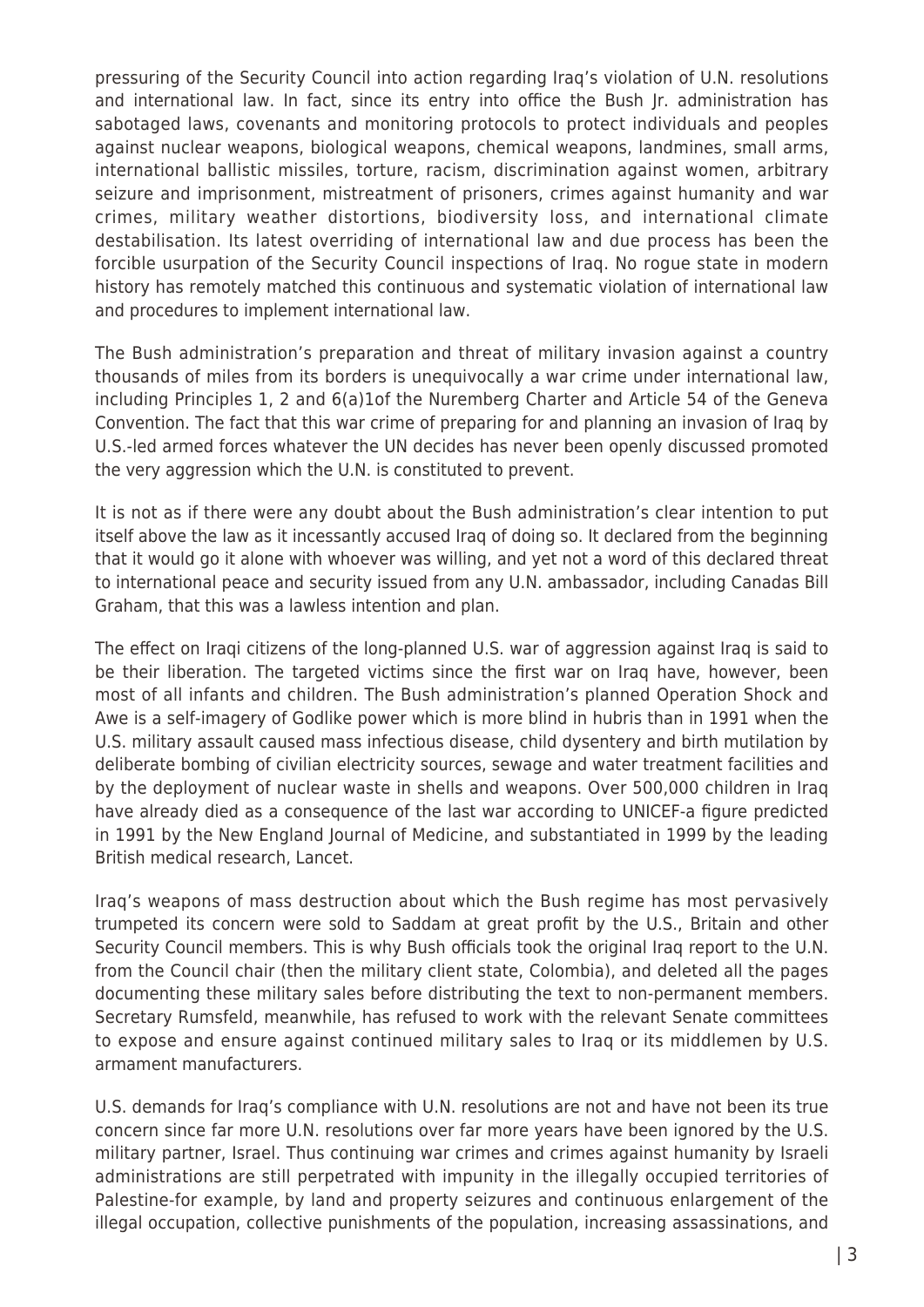destruction of civilian infrastructure and homes. Twelve to eighteen UN resolutions prior to the inspections were said to have been violated by Iraq during its years of living with militarily enforced destruction of its society. Israel before, and since, has violated 64 UN resolutions with impunity. No double standard of international law has been so long-term, blatant and systematic, except by the U.S. itself.

The regime change all along demanded by the Bush administration cannot benefit the Iraqi people as promised because the projected U.S. military occupation has not been about getting rid of Saddam (who the U.S. armed and supported into power), but has ever more directly been the forced takeover of Iraq's publicly owned and controlled oil reserves. These reserves since the 1950's have (despite Saddams U.S.-supported coup detat) financed the most advanced social infrastructure in the Arab world, free education, and universal health care. During the demonization of Iraq over the last 6 months, its public oil revenues have enabled a government program of guaranteed food for all citizens by a publicly run distribution system which the U.N. World Food Program described as the most efficient in the world. With oil as with all else, the greatest enemy to this empire is the civil commons of publicly owned resources which obstructs corporate market control. That the Iraqi government has, moreover, put a run on the U.S. dollar by converting its oil revenues into Euros instead of dollars is another unspeakable fact which is blocked out of all corporate media reports.

## Watching the War Crime Unfold

The ultimate target of the U.S. war party has long been the greatest and most accessible high-quality oil reserves on the planet. The Bush oil party has long coveted it, and U.S. military invasion has been the favoured blitzkrieg method for getting it over years of planning – with no response by the Security Council. But world public opinion has not covered its eyes like governments and the corporate media. Turkey's people were 96% against invasion of Iraq as its government considered large bribes, and Spain's people were over 90% opposed as its Falangist prime minister joined Tony the War Poodle in barking for the invasion. Over 30 million citizens from across the world demonstrated against a U.S.-led invasion in one weekend, an historically unprecedented event.

The U.S. president's response to all this has been revealing. He has told the world throughout that the U.N. itself is on trial, with him as God's judge. The Security Council has been told for months that it either agrees to a U.S.-led invasion of Iraq, or it is irrelevant. If it fails, the Bush administration will take the law into its own hands and invade distant and weak Iraq as America's sovereign right. Try to remember when you heard this kind of demagoguery and defiance of international law before.

The difference has been most clearly in the use of the U.N. Pervasive aerial and ground inspections of Iraq's territory, soften-up bombings of defences in the North and South, and successful commands to destroy short-range missiles which together had largely stripped Iraqs meagre defences by mid-March. During this process, U.S. and allied demands merely escalated from immediate abolition of weapons of mass destruction to-without any media noticing-demands for total disarmament. Best to have a helpless victim. Has history ever witnessed such a corruptly one-sided scheme to destroy and loot a defenceless country?

#### The Ruling Group-Mind

As I watched the Security Council Meeting on March 19 after military inspections of Iraq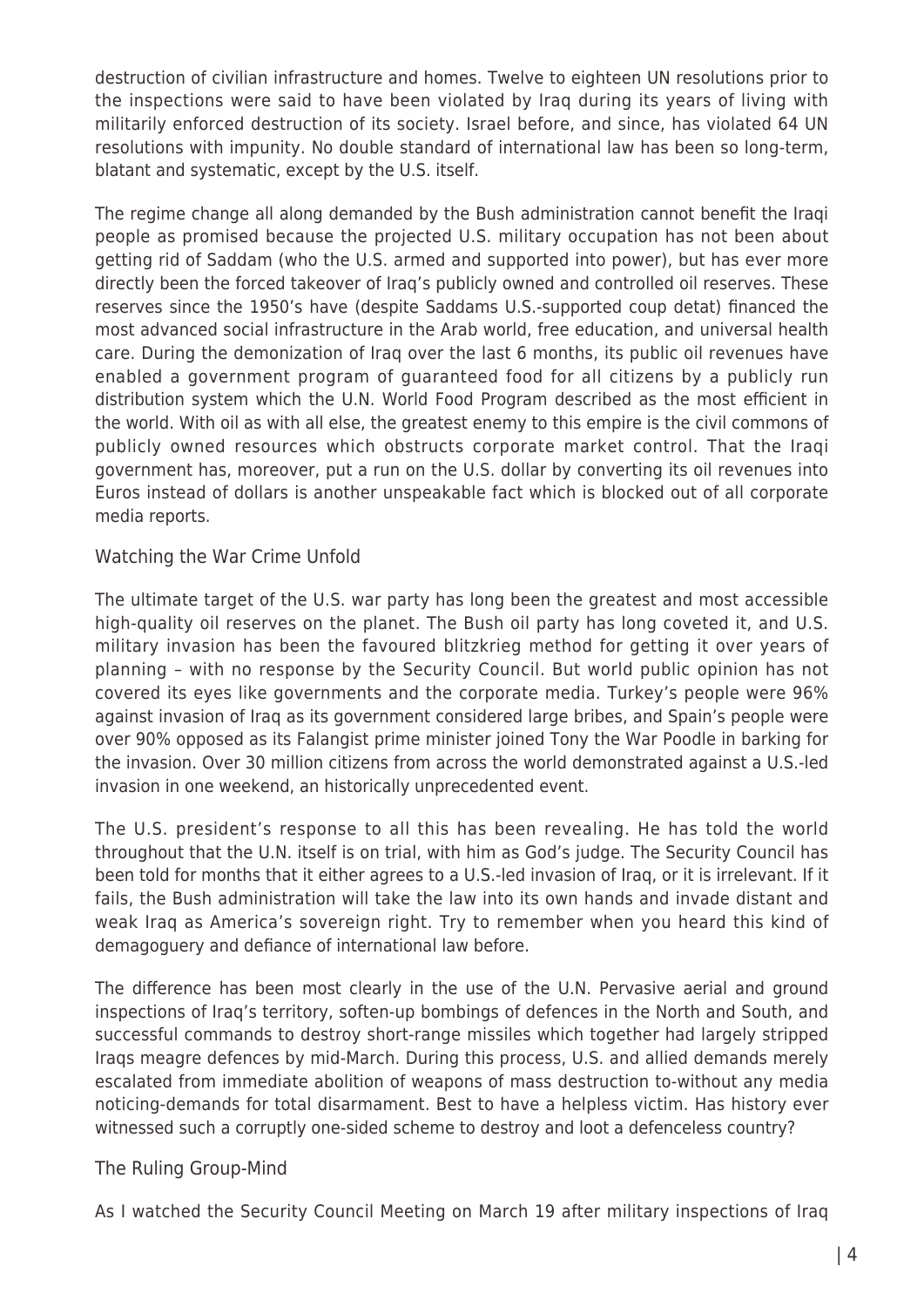were forcibly terminated by the Bush Jr. administration's decision to take the law into its own hands, I was struck by the intimidation of the Council members. They were in thrall to a ceremony of avoidance. The hard fact that the U.S. administration had just stopped the U.N.'s due process by its decision for lawless armed attack of Iraq was blocked out of view as if it had not been decided. That this massive armed military invasion was a grave violation of international law, the supreme international crime under the Nuremberg Charter, was never mentioned. The ritual of sacrifice prevailed instead as if in collective submission to the implacable ordinance of Fate.

Formal pieties and aversion of the facts ruled. The Secretary-General was congratulated for removing the inspection teams on the instruction of the U.S. adminstration so that they would not be harmed by its illegal invasion. The inspectors were again and again praised for inspecting Iraq's military possessions before the full-scale illegal invasion forcibly prevented the completion of their work. Much angst was displayed for the humanitarian catastrophe about to unfold, with none mentioning that the lawless usurpation of U.N. process by the blitkrieg invasion of a suffering poor country would cause the mass terror. The long genocide was diplomatically sanitised by abstractions. In the case of the U.S., Britain and Spain, Saddam Hussein was held solely responsible.

Repeated ritual mantras of concern for international peace and security, alleged Iraq government violations not substantiated by the inspectors, official regrets, collective selfblaming, and much talk of rebuilding the society about to be destroyed were limned in a sleepwalk of official euphemisms. The theme that bound them all was the silence on the U.S. planned war-criminal attack in violation of the will and the legal process of the U.N. Security Council itself. Kofi Annan almost spoke out when he advised that a belligerent country is responsible under law for the costs of occupation. But the U.N. and Canada were soon ready to pay for picking up the pieces of another mass destruction of a poor society by U.S.-led forces.

I remembered all the history and accounts I had read of the Third Reich and the cowardice of official appeasement that enabled every step. The appeasement now was on the level of the mind itself. No-one dared to say what was happening. Threats and bribes by the U.S. had for months saturated the proceedings of the Council's judgement, but there were to their great credit few takers of the blood money. The Security Council had repudiated the U.S.-led war by an overwhelming rejection of any motion for it. For the U.S. now to still lead an invasion was self-evidently against the Security Council's will and decision, and thus wholly illegal. Yet there was a strange refusal to name the crime, the supreme international crime of a war of aggression against another state. One listened in vain for one explicit reference to the violation of the U.N. Charter, of the Nuremberg Charter, of international criminal law, of the Secretary-General's own previous statement that a U.S. attack without Security Council support would be illegal, and of the usurpation of the will and process of the U.N. Security Council itself.

On the contrary, Iraq was being held accountable to obey the Council's every demand to strip its meagre defences as huge U.S. and British armed forces formed on its borders. Ever louder U.S. threats of armed invasion outside the law and against Security Council vote was left to proceed as if it was a natural event. Everywhere in the media, the inevitable war was bowed before as an ordinance of destiny. It was only now a question of viewers watching U.S. forces destroy a society at will and with impunity, an ideal mass market site for the entertainment of lawless power. No-one thought to notice from within the Security Council Chamber and official global culture that every step of the mass terror against an essentially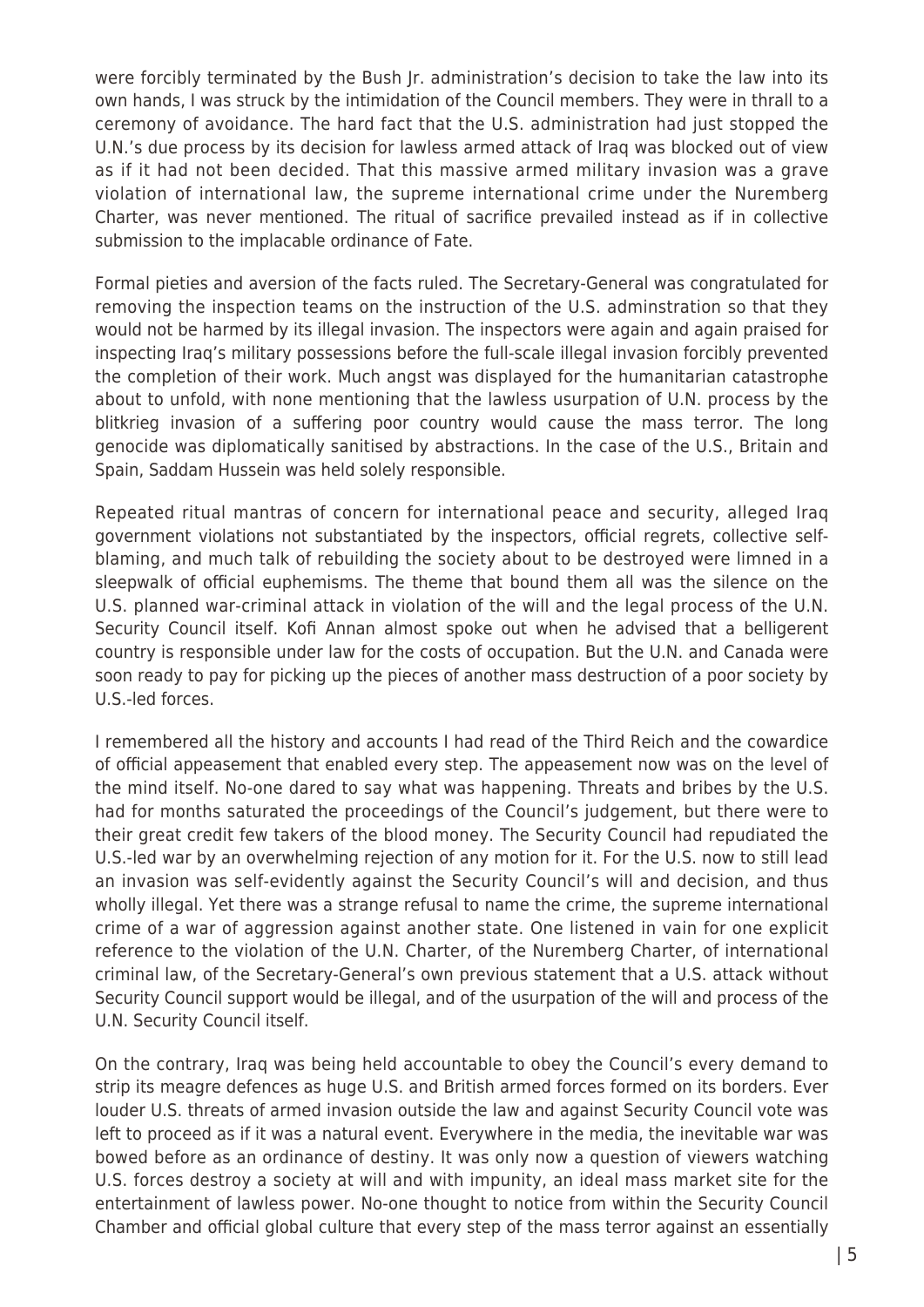defenceless people was planned, chosen and executed in defiance of all international law by a sitting member state.

The monstrous construction had no author. Responsibility fell only on the victim. The U.S. became another onlooker at the inevitable war. Once it invaded, it became magnanimous in assigning the costs to others to pay for its mass destruction. It was now ready to co-operate with its international partners in the rebuilding of the country that it destroyed. No-one inside official society outside thought to hold the U.S. accountable for what it did. There is « no alternative » took another meaning. Now the no-alternative world the U.S. rules means criminal war invasion as an act of God.

#### The New Fundamentalism: America is God

As you observe the criminal war invasion of Iraq, the round-the-clock commentary and pictures, and the aftermath, watch for a silent general fact. There will no end of detailed discussion of the military operations of attack and occupation of a country rendered defenceless by Security Council demands, with much admiration and vicarious selfcongratulation at the new weapons and strategic moves of the American Superpower. There will be no end of experts and commentators communicating adoringly to audiences about the high-tech assault instruments which are being tested on a third-world people to see how they work. Its a little like a high-school science experiment, advised the Pentagon Joint Chief of Staff to the militarily embedded CNN medium of public news.

The fact at the centre of the whole conflict and long in dispute will, however, soon be put down the memory hole with no one noticing. No one in the media or government will point out that the biological and chemical weapons that Iraq was declared to be hiding are not used, and did not in fact exist. No one will think to notice that this, the main justification of the war, the weapons of mass destruction in the hands of Saddam, was from start to finish a vast and criminal big lie. No one will wonder at their own cowardly complicity in the long train of destructive deceit and war crime even as the invading armies sweep across the country and the 3000 sorties of bombs fall with no hint of a chemical or biological weapon or nuclear device. Least of all will servelings of the ruling group-mind connect back to the Third Reich's prototype of aggressive war. It is the Formula. Blame terrorists as the cause of the country's police state measures. Accuse every country attacked of being an imminent threat to it to justify the invasion. Denounce all resistance as unpatriotic. Attack and occupy the weak country with total weaponry. The formula repeats as long as it is not called out.

The group-mind cannot compute what does not fit its fixed presuppositions. So predictable outcomes follow as if prescribed by the laws of nature. The inevitable war occurs like el Nino. Only the terrible infliction of damages are thought worth perceiving or talking about. The moral debate is silenced, left to the world's peoples in the streets where only passing painted signs can speak. The co-ordinates of international law and the rogue war party in control of the White House are blocked of every discussion as if they did not exist. There will, in particular, be no discussion of this administration's illegal presidency, its ever more ruinous failure to govern effectively at any level of the U.S. economy, the environmental meltdown which it leads, or the unprecedentedly pervasive corruption of its lead corporate gang-from all of which the latest orchestrated war is the ongoing system of violent diversion. The distraction and attack rhythm of one war after another will, if it is not seen through, continue to succeed with the Formula until the world is subjugated across its civilisations. As long as the self-evident can be denied, there is nothing to stop it. Discharges of condemnation of Saddam Hussein can occupy the mind instead, until the next Enemy is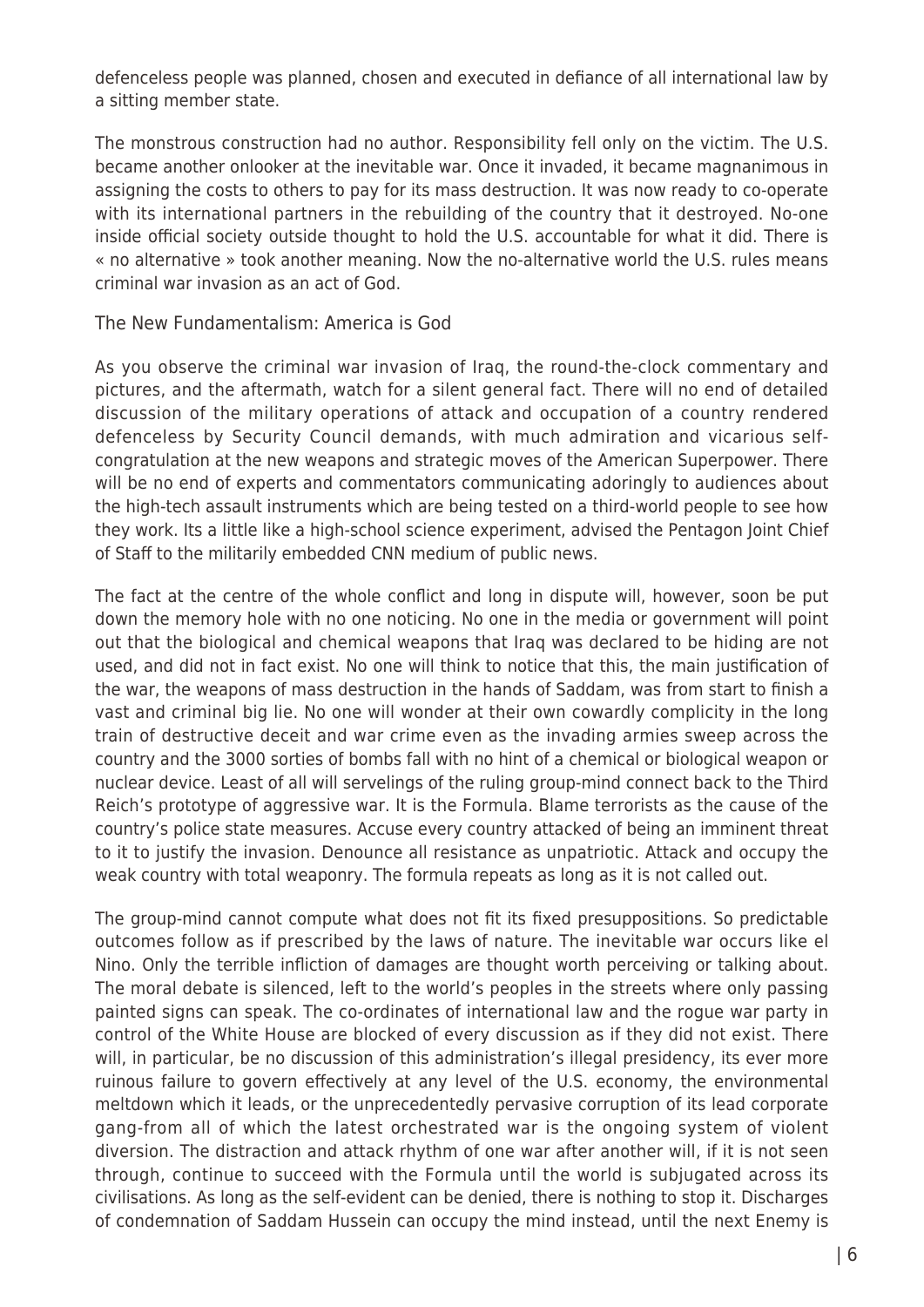wheeled into the war theatre to extend the U.S. war states rule.

In Canada, the CBC and its retinue of U.S. explainers and apologists will report the world to us so we cannot see the meaning of what is happening. The local academy will occasionally provide the choral affirmation on cue. Thus Janice Stein of the University of Toronto's Munk Centre will reassure us on CBC News coverage on March 20, the day that the U.S. crime against peace began, that We are targeting Iraq's leadership and not its civilians. All are one in Americas view of the world as itself. What cannot be discussed is the U.S. war crime itself, even to deny it. It is unspeakable – so long as the ruling group-mind remains the invisible prison of our collective life.

The moral syntax of the American group-mind is the inner logic of the problem. In this era, the group-mind is American. All its principles are presupposed as the way that God is presupposed by the religious fundamentalist – an all-powerful, all-knowing and jealous ruler of the world, which none may doubt without social opprobrium and attack. U.S. witch-hunts of those who oppose the religion of America is the creed's fanatical mode. But the creed is not confined to expression within America's church of self-adoration. It is on a crusade across the world's continents, with ruinous destabilization or armed attack of those who do not submit to its will for freedom.

The God of America is primitive. It worships itself. But there are a set of silently regulating principles at work through all the phenomena of its rule which together constitute the ruling group-mind which has imprisoned global culture within its premises since 9-11 .

Presupposition 1 of this ruling group-mind is that the U.S. national security state is America.

This assertion is never directly stated because that would reveal the absurdity of the equation. But the assumption nevertheless underlies every statement that has proceeded from U.S. government offices since 9-11. This preconscious equation explains, for example, why even the U.S. government's official opposition, the Democratic Party, has abdicated from political responsibility in its fear of appearing to oppose unjustified wars against essentially defenceless third-world societies in Afghanistan and Iraq. They are incarcerated within the ruling structure of mind, more paralysed than 1930 Germans in their dread of being named as unpatriotic. This is a fear that can only be explained by the equation of the state military command and its apparatus with America. Beneath the surface phenomena of party politics rules the instituted group-mind in terms of which perception itself is constructed.

Thus the equation of America to its armed state apparatus is never publicly challenged in the official culture of the West because the equation is assumed a priori across the official leaderships of American allies. No-one who houses the false equation can tell them apart. They cannot see the demonstrable falsehoods of the war state, the overthrow of the Republic's democratic traditions, and least of all the safety of millions of innocent civilians in other countries: because they assume America and its national security apparatus are one and the same. Since they love America, and America is it, they cannot distinguish their beloved country from the criminal gang institutions of the National Security Council, the Pentagon and the CIA. As these rogue secret societies rule across the world by the force of armed terror, mass disinformation, secret narco-links and political bribery and coercion at every level, lovers of America are obliged to defend this criminal global domination as America. This absurd equation obliges them to be, in short, blind dupes. It then further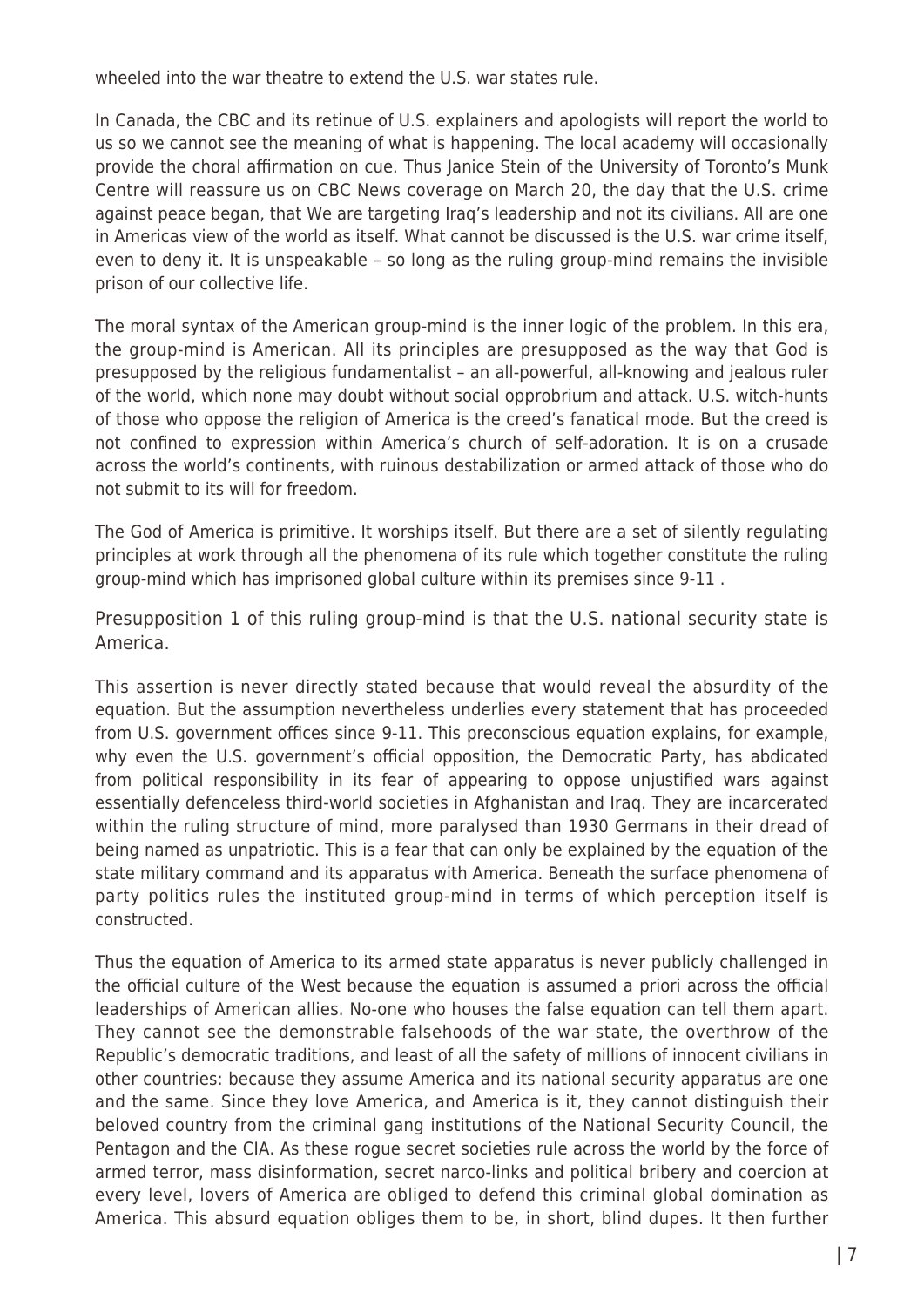misleads them into supposing that anyone who opposes a gangster state rule of the world is anti-American. One absurdity builds onto another. The disorder ends as a paranoid mass cult characterised as patriotism, just as in the 1930's with the worlds most powerful industrial state. It is in this false equation at the baseline of the group-mind that we find the kernel of the worlds problem – America's self- definition as absolutist armed force unbound by fact or international law.

Presupposition 2 is that America is the ultimate source and moving line of the world's freedom and goodness, God's material embodiment on earth.

This assumption too is presupposed as true by definition, the prime article of faith of a fanatic religion. Full-spectrum dominance and pre-emptive attack of threats before they appear are not merely clinically paranoid delusions of power and persecution. They follow from the underlying and increasingly absolute assumption that America is God, the source of all Freedom and Goodness on the planet. The expressions of this deranged presupposition are evident in every speech of the former alcohol and cocaine addict occupying the White House, and there is no evident opposition from the parishioners of U.S. official culture.

Any indirect questioning or challenge of this first moral premise of the group-mind is attacked as a betrayal of the country and what it holds dear. American freedom comes to mean, then, only what establishes and maximizes the absolute right of the U.S. to command the world – specifically, to command as inevitable that all societies adopt an American-style market, American values and culture, and American military dominance in all areas of the globe as its vital interests. How do we test the rule of this fanatic basis of thought? It is expressed in Bush Doctrine policy documents throughout. But we can more easily discover its ruling principle at work by asking whether there is any limit placed anywhere on what the U.S. and vassal corporate states have the right to demand of other peoples and societies – including unconditional support of full-scale war against destitute societies over ten thousand miles from American borders.

Anything may go in the way of attack-dog journalism, but one hint of question of this ruling assumption that America is the moving line of the world's freedom is heresy. The assumption is thus internalised prior to censorship. Self-censorship is this regime's centre of gravity, and holds the group-mind in its prison. Those who oppose it hate freedom. Loyalty to this ultimate premise of social and political thought is what regulates the mind at a preconscious level prior to statement. It is the identity structure of the mob-mind across the world.

Principle 3 follows as a logical consequent from Principle 2. America is always and necessarily right in all conflicts with other nations or peoples or social forces.

This is not a truth which facts can disprove, because it is true by definition in the ruling group-mind. Disproving facts are irrelevant or of no consequence, even if by some chance they make it through the gates of the corporate media. This third regulating assumption explains why even the hardest facts soon disappear from sight if they throw doubt on America's infallible moral superiority in cases of international conflict – for example the conviction of the U.S. by the International Court for its war criminal actions against Nicaragua, along with the \$13.2 billion damages which were never paid.

Beneath the selection and exclusion of facts and perspectives which regulate editorial offices and policies, this third principle of the ruling group-mind too regulates perception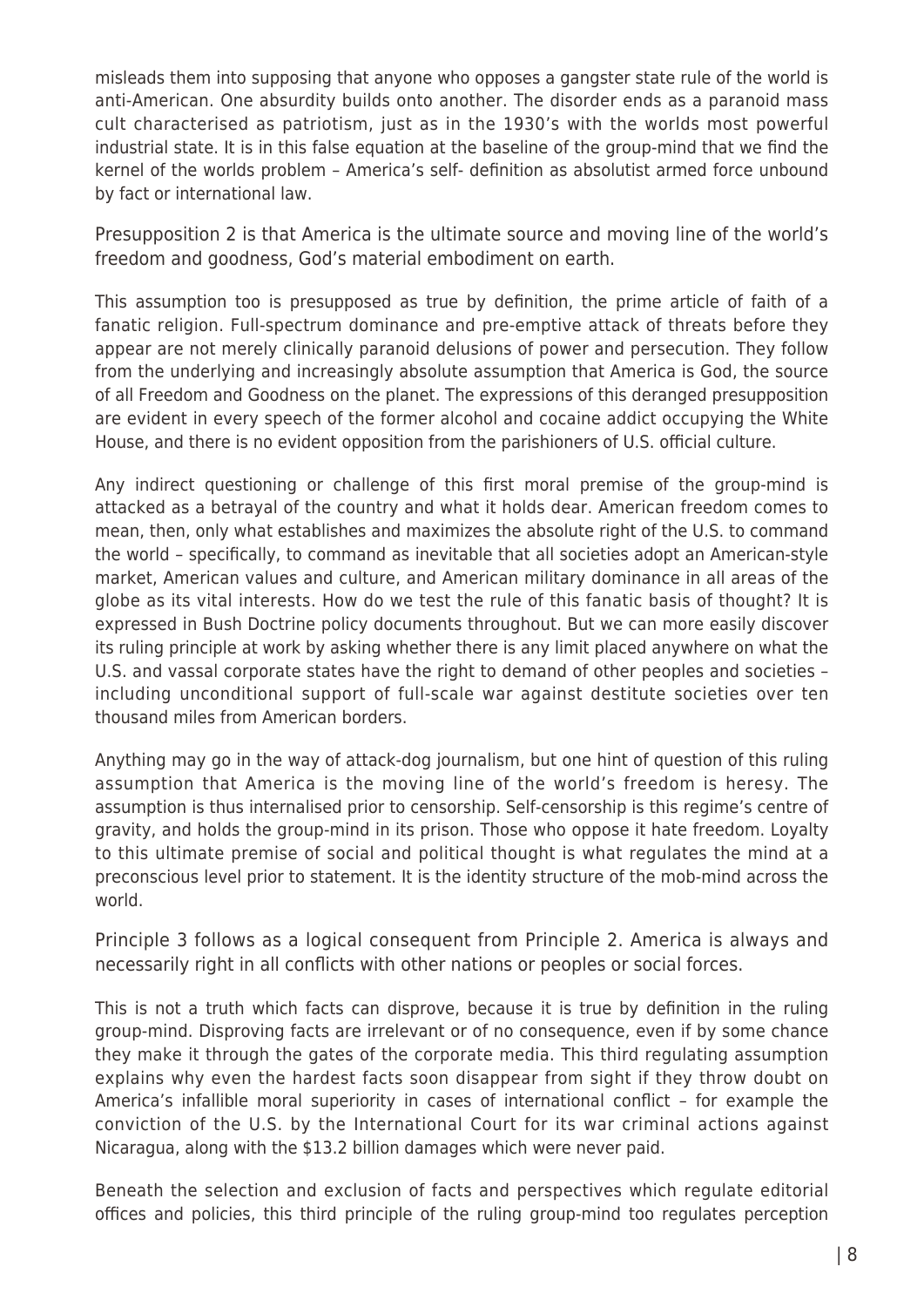and conversation beneath direct control. Before an exposing word is spoken, it is ruled out from within. It is an intersubjective operation, like the thought-field of playing a game. Any fact or argument which calls into question America's moral superiority to any adversary is known to be hostile to freedom and the good in advance of consideration.

Principles 4 and 5 follow suit as ultimate moral imperatives for all Americans and their allies.

Any people or nation or social force which does not side with or opposes the U.S. government is evil (Principle 4), and so must, as an Enemy of world freedom and justice, be attacked by all means available-including pre-emptive armed force before the Enemy presents a threat (Principle 5).

Principles 4 and 5 have sharpened into patriotic absolutes with the Bush Jr. regime. Not even fabricated evidence – like the Gulf of Tonkin attack off Vietnam or the electricity cut-off of infant incubators in Iraq in 1991 – are thought any longer essential necessary to justify a military attack on another people's territory and society. As George Bush Jr. said to a West Point audience this year: « If we wait for threats to materialise, we will have waited too long. » There is, therefore, no need for the threat to be real. Threats only need to be declared. That is is why the attack on Iraq by U.S. and British armed forces did not require anyone else to confirm that there was, in fact, a threat from Iraq's weapons of mass destruction being used by terrorists against America. The evil is known, as with witchcraft, by the accusation itself. Once accused, the Enemy becomes such by definition – because materialisation by fact is too late. Those who question the designation side with the Enemy. You are with us, or for the terrorists. Bush's rage against French opposition to the war of aggression against Iraq thus follows necessarily. The logic of the ruling group- mind prescribes reality prior to its construction.

A self-evident baseline of entitlement is thus instituted for the rest of the world which is not spoken. America can go to war against accused enemies as it chooses on the basis of the self-propelling operations of its ruling group-mind alone. All one has to do is trigger the known stimuli which activate its value-set and its attendant emotions of rage. Since 9- 11, majority opinion support for Americas New War in any form follows from this lockstep of the group-mind. It is predictable so long as it remains unexposed to view.

La source originale de cet article est **[Science for Peace and Global Research](http://globalresearch.ca/articles/MCM305A.html)** Copyright © [Prof. John McMurtry,](https://www.mondialisation.ca/author/john-mcmurtry) [Science for Peace and Global Research,](http://globalresearch.ca/articles/MCM305A.html) 2016

Articles Par : [Prof. John](https://www.mondialisation.ca/author/john-mcmurtry) **[McMurtry](https://www.mondialisation.ca/author/john-mcmurtry)** 

**Avis de non-responsabilité** : Les opinions exprimées dans cet article n'engagent que le ou les auteurs. Le Centre de recherche sur la mondialisation se dégage de toute responsabilité concernant le contenu de cet article et ne sera pas tenu responsable pour des erreurs ou informations incorrectes ou inexactes.

Le Centre de recherche sur la mondialisation (CRM) accorde la permission de reproduire la version intégrale ou des extraits d'articles du site **Mondialisation.ca** sur des sites de médias alternatifs. La source de l'article, l'adresse url ainsi qu'un hyperlien vers l'article original du CRM doivent être indiqués. Une note de droit d'auteur (copyright) doit également être indiquée.